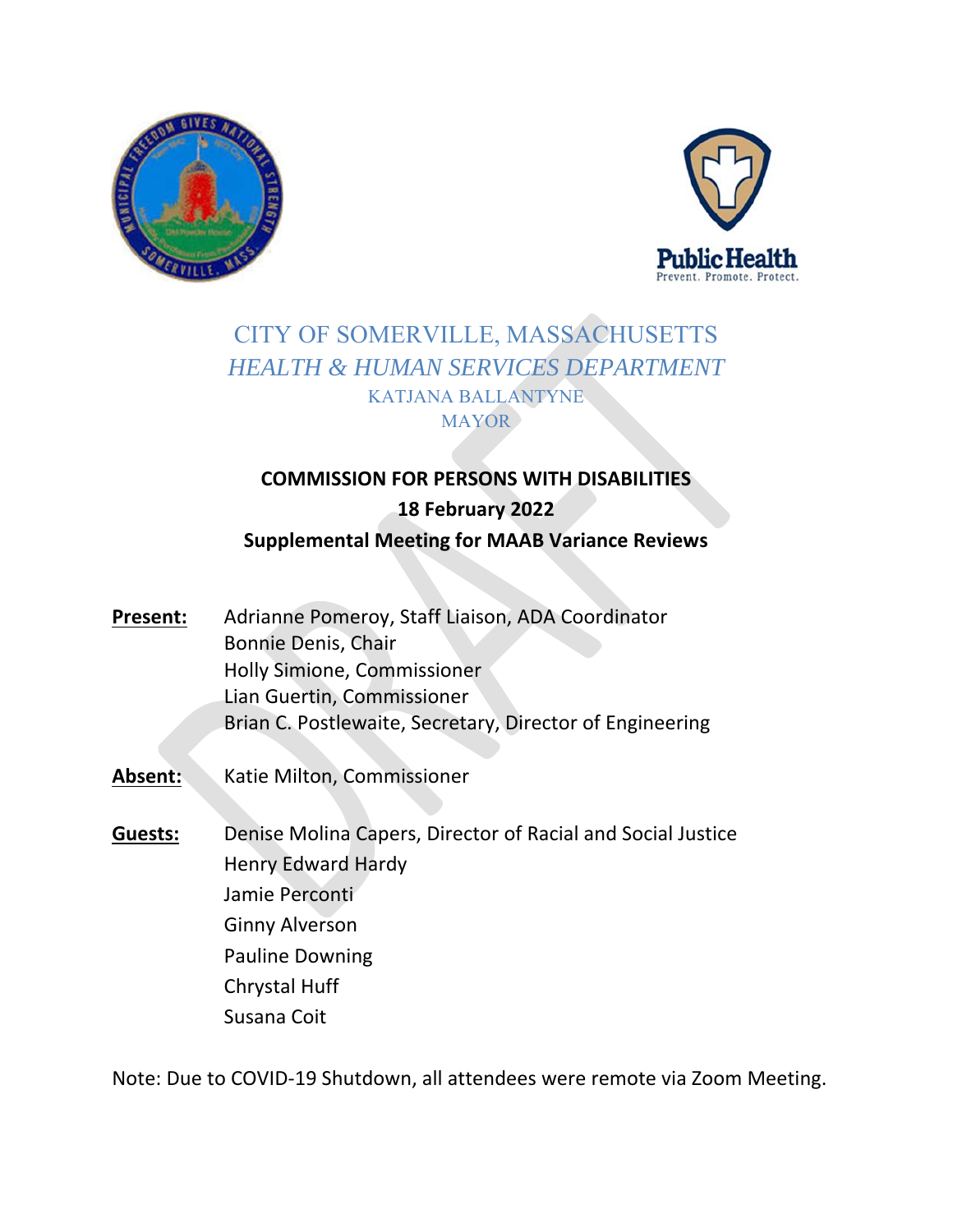### **General**

- Minutes:
	- o July Minutes: Correct Clr. Ballantyne's name; add review of the legal ability to create accessibility fund.
	- o July, September & August Minutes: Correct Director Molina Caper's name.
	- o December Minutes: no change.
	- o Jan Supplemental Minutes: remove Colin from absent since he was not a member at the time.
	- o VOTE: approved all with changes noted, unanimously.

### **New Business**

- Bylaw Revisions:
	- o Discussion of what should constitute quorum, whether half plus one or a simple majority.
	- o Brian moved to replace Article IV Section III first sentence with, "A quorum for the conducting of official business shall consist of a simple majority of current Commissioners."
		- **Vote, approved unanimously**
	- o Discussion of whether Commissioners should be residents, or whether they could also be employed in the City, or whether community ties were sufficient.
	- o Lian moved to replace Article III Section I first sentence with, "Resident of Somerville, at time of appointment or reappointment, categorized as follows:"
		- **Vote, all in favor, except Brian opposed.**
- Consider Pauline Downing for appointment to Associate Commissioner.
	- o The Commission concluded that, including today, Pauline had attended at least three meetings, potentially more.
	- o Pauline Downing is a member of the visually impaired community.
	- o Vote, approve appointment unanimously.
- Recommend Pauline Downing appointment as full Commissioner to Mayor.
	- o Bonnie would write letter of recommendation if recommended.
	- o Vote, recommended unanimously.